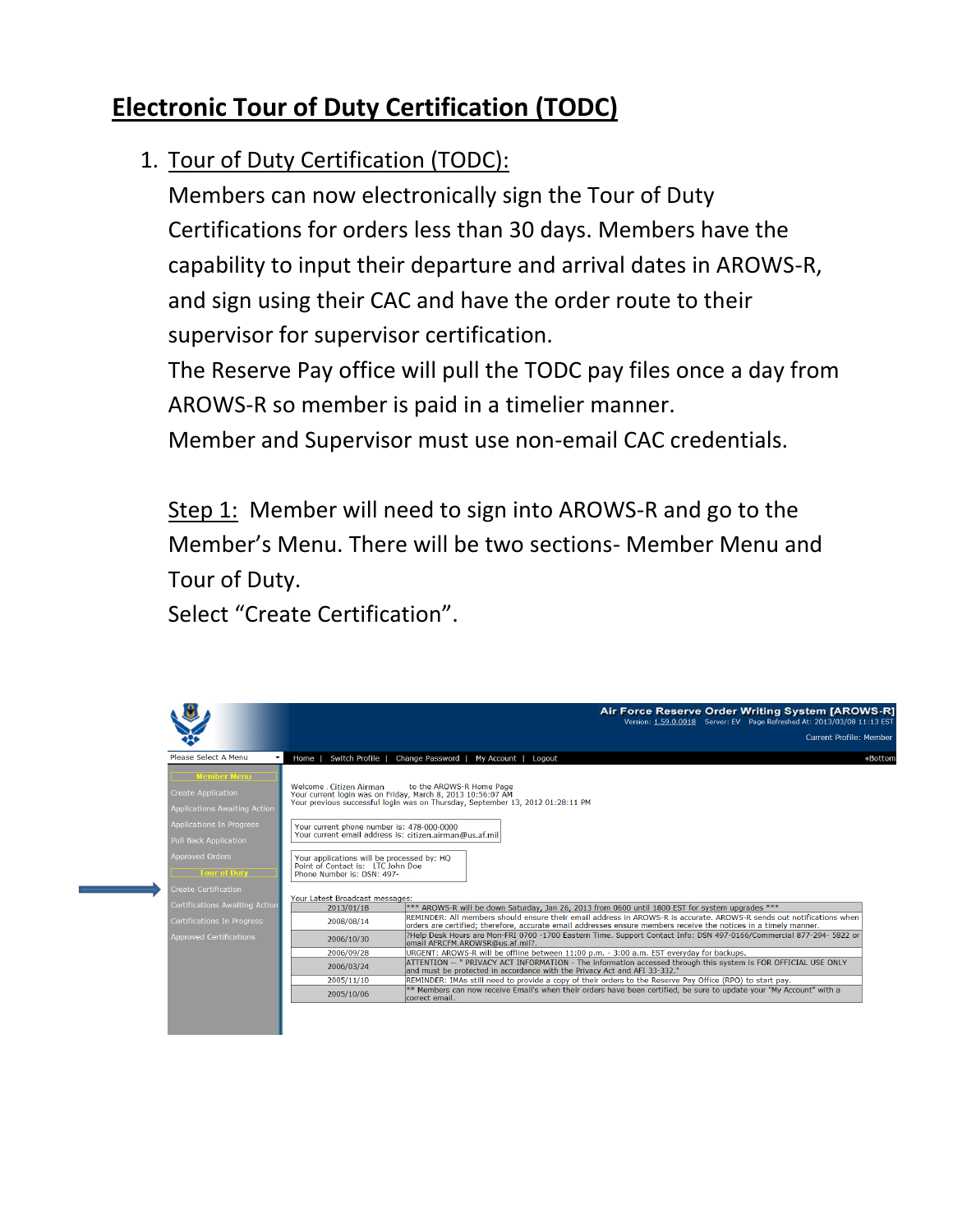Step 2: New Tour of Duty Certification Inbox will appear and member selects "Create" on the record to certify. Orders will be available on the last day of the tour for certification if the order qualifies for electronic TODC.

|                      |                                                                                       |                   |                          | Air Force Reserve Order Writing System [AROWS-R]<br>Version: 1.59.0.0018 Server: EV Page Refreshed At: 2013/03/08 10:58 EST |                                 |  |
|----------------------|---------------------------------------------------------------------------------------|-------------------|--------------------------|-----------------------------------------------------------------------------------------------------------------------------|---------------------------------|--|
|                      |                                                                                       |                   |                          |                                                                                                                             | <b>Current Profile: Member</b>  |  |
| Please Select A Menu | $\blacktriangledown$<br>Home   Switch Profile   Change Password   My Account   Logout |                   |                          |                                                                                                                             |                                 |  |
|                      |                                                                                       |                   |                          |                                                                                                                             |                                 |  |
|                      | <b>New Tour Of Duty Certification Inbox</b>                                           |                   |                          |                                                                                                                             |                                 |  |
|                      | Change Search Criteria                                                                |                   | $1-10$ $\bullet$ $\odot$ |                                                                                                                             | Currently sorted by: Start Date |  |
|                      |                                                                                       |                   |                          |                                                                                                                             |                                 |  |
|                      | $+ +$                                                                                 | $+ +$             | $+ +$                    | $+ +$                                                                                                                       |                                 |  |
| <b>Action</b>        | <b>Tracking Number</b>                                                                | <b>Start Date</b> | <b>End Date</b>          | <b>Order Type</b>                                                                                                           |                                 |  |
| Create               | 1111111                                                                               | 2011/01/17        | 2011/01/20               | AT                                                                                                                          | Delete                          |  |
| Create               | 2222222<br>×.                                                                         | 2011/01/31        | 2011/02/07               | AT                                                                                                                          | Delete                          |  |
| Create               | 3333333                                                                               | 2011/05/31        | 2011/06/02               | <b>ADSW</b>                                                                                                                 | <b>Delete</b>                   |  |
| Create               | 4444444                                                                               | 2011/08/14        | 2011/08/18               | <b>ADSW</b>                                                                                                                 | Delete                          |  |
| Create               | 5555555                                                                               | 2011/09/21        | 2011/09/23               | <b>ADSW</b>                                                                                                                 | <b>Delete</b>                   |  |
| Create               | 6666666                                                                               | 2011/10/05        | 2011/10/07               | AT                                                                                                                          | Delete                          |  |
| Create               | 7777777                                                                               | 2011/12/05        | 2011/12/08               | AT                                                                                                                          | <b>Delete</b>                   |  |
| Create               | 8888888                                                                               | 2012/03/22        | 2012/03/29               | <b>ADSW</b>                                                                                                                 | <b>Delete</b>                   |  |
| Create               | 9999999                                                                               | 2012/04/16        | 2012/04/20               | AT                                                                                                                          | <b>Delete</b>                   |  |
| Create               | 1234567                                                                               | 2012/05/07        | 2012/05/09               | <b>ADSW</b>                                                                                                                 | <b>Delete</b>                   |  |
|                      |                                                                                       |                   |                          |                                                                                                                             |                                 |  |

Step 3: Tour of Duty Certification Detail will appear. Select Departure Date & Time and Arrival Date & Time and Mode of Transportation. Red asterisk items are required. If a travel day is authorized at the beginning of the tour on the order the difference in the depart date and arrive date is the authorized travel day. This is the same as filling out a manual Tour of Duty on the AF 938.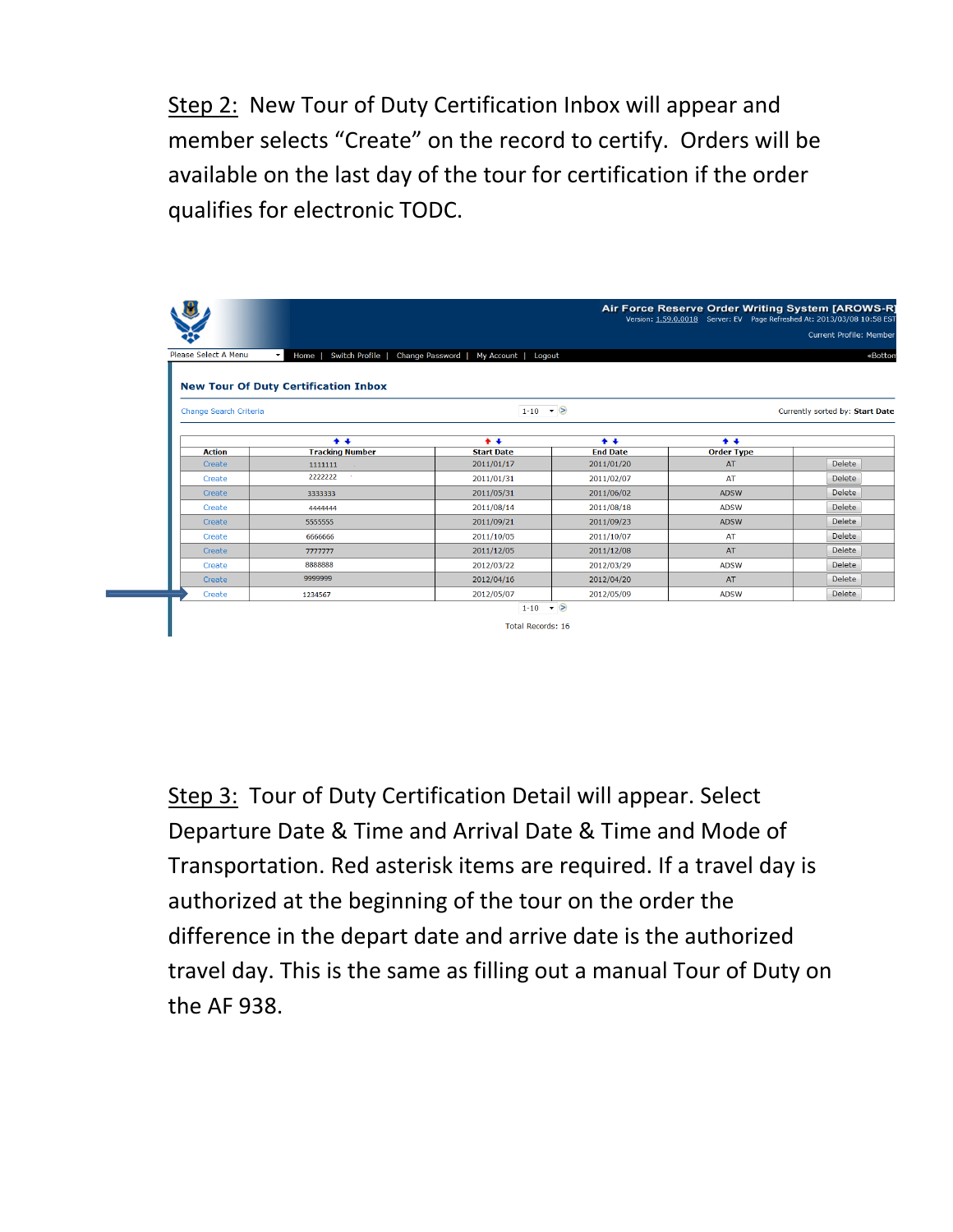## Tour of Duty Certification Detail

| New Tour Of Duty Certification Inbox >> Tour of Duty Certification Detail                                                                                                                                                                                                                                                                                                                                                                           |                                                                                                                                                                                      |                                                                                                         |                                                           |
|-----------------------------------------------------------------------------------------------------------------------------------------------------------------------------------------------------------------------------------------------------------------------------------------------------------------------------------------------------------------------------------------------------------------------------------------------------|--------------------------------------------------------------------------------------------------------------------------------------------------------------------------------------|---------------------------------------------------------------------------------------------------------|-----------------------------------------------------------|
| <b>Tour of Duty Certification Detail</b>                                                                                                                                                                                                                                                                                                                                                                                                            |                                                                                                                                                                                      |                                                                                                         |                                                           |
| Track This Application   View Application Details   Print Official                                                                                                                                                                                                                                                                                                                                                                                  |                                                                                                                                                                                      |                                                                                                         |                                                           |
| Tracking #: 1234567<br>Order Type: ADSW<br>Status: MOD<br><b>Total Travel Days: 0</b>                                                                                                                                                                                                                                                                                                                                                               | Name: Airman, Citizen<br>SSN: - 111-11-1111<br>Grade: E9                                                                                                                             | Start Date: 2012/05/07<br>Report Date: 2012/05/07 07:00<br>End Date: 2012/05/09<br><b>Total Days: 3</b> |                                                           |
| AF Form 938 Block 38 A & B                                                                                                                                                                                                                                                                                                                                                                                                                          |                                                                                                                                                                                      |                                                                                                         |                                                           |
| Depart (City / State / Zip / Country)<br>* ROBINS AFB<br>* Georgia<br>* 310981635<br>* United States<br>$\overline{\phantom{a}}$<br>$\frac{1}{2}$ 00:00 $\sim$<br>* 2012/05/07                                                                                                                                                                                                                                                                      | Arrive (City / State / Zip / Country)<br><b>SAN ANTONIO</b><br><b>TEXAS</b><br>78205-0000<br><b>UNITED STATES</b><br>$\frac{1}{2}$ 07:00 $\sim$<br>* 2012/05/07                      |                                                                                                         |                                                           |
| * Mode of Transportation                                                                                                                                                                                                                                                                                                                                                                                                                            | $\blacksquare$                                                                                                                                                                       |                                                                                                         |                                                           |
| No Travel Authorized<br>AF Form 938 Block 38 Commercial Airline<br><b>Commercial Train</b><br>Depart (City / State / Zip / Commercial Bus<br><b>Commercial Rental Vehicle</b><br><b>SAN ANTONIO</b><br><b>Government Airplane</b><br>Government Vehicle<br><b>TEXAS</b><br><b>Government Ship</b><br>78205-0000<br>Personal Plane<br>Personal Automobile<br><b>UNITED STATES</b><br>Personal Motorcycle<br>00:00 Passenger in a POV<br>* 2012/05/09 | re (City / State / Zip / Country)<br><b>INS AFB</b><br>rgia<br>$\overline{\phantom{a}}$<br>981635<br>ed States<br>$\frac{1}{2}$ 00:00 $\sim$<br>2012/05/09                           |                                                                                                         |                                                           |
| AF Form 938 Block 38 C & D                                                                                                                                                                                                                                                                                                                                                                                                                          |                                                                                                                                                                                      |                                                                                                         |                                                           |
| Depart (City / State / Zip / Country)<br><b>SAN ANTONIO</b><br><b>TEXAS</b><br>78205-0000<br><b>UNITED STATES</b><br>* 2012/05/09<br>$\frac{a}{2}$ 00:00 $\sim$<br>* Mode of Transportation                                                                                                                                                                                                                                                         | Arrive (City / State / Zip / Country)<br>* ROBINS AFB<br>* Georgia<br>٠<br>* 310981635<br>* United States<br>۰<br>* 2012/05/09<br>$\frac{a}{1}$ 00:00 $\sim$<br>$\blacktriangledown$ |                                                                                                         |                                                           |
| AF Form 938 Blocks 37 - 40                                                                                                                                                                                                                                                                                                                                                                                                                          |                                                                                                                                                                                      |                                                                                                         |                                                           |
| *My spouse WAS V / WAS NOT O in Active Duty status during this tour.<br>*I DID   / DID NOT @ occupy government quarters.<br>* Report Date<br>2012/05/07 07:00 -<br>*Release Date<br>2012/05/09 00:00 *                                                                                                                                                                                                                                              |                                                                                                                                                                                      |                                                                                                         |                                                           |
| *Were there IDTs in conjunction with this order? © Yes © No                                                                                                                                                                                                                                                                                                                                                                                         |                                                                                                                                                                                      |                                                                                                         |                                                           |
| * Supervisor Email Address<br>Supervisor Name, Rank<br><b>Supervisor Phone Number</b>                                                                                                                                                                                                                                                                                                                                                               |                                                                                                                                                                                      |                                                                                                         |                                                           |
| <b>Comments for Supervisor</b>                                                                                                                                                                                                                                                                                                                                                                                                                      |                                                                                                                                                                                      |                                                                                                         |                                                           |
|                                                                                                                                                                                                                                                                                                                                                                                                                                                     | ш                                                                                                                                                                                    |                                                                                                         | $\overline{1}$                                            |
| Member                                                                                                                                                                                                                                                                                                                                                                                                                                              |                                                                                                                                                                                      | $\sqrt{2}$<br>√ Trusted sites   Protected Mode: Off                                                     | $\frac{1}{2}$ $\sqrt{2}$ 150%<br>$\overline{\phantom{a}}$ |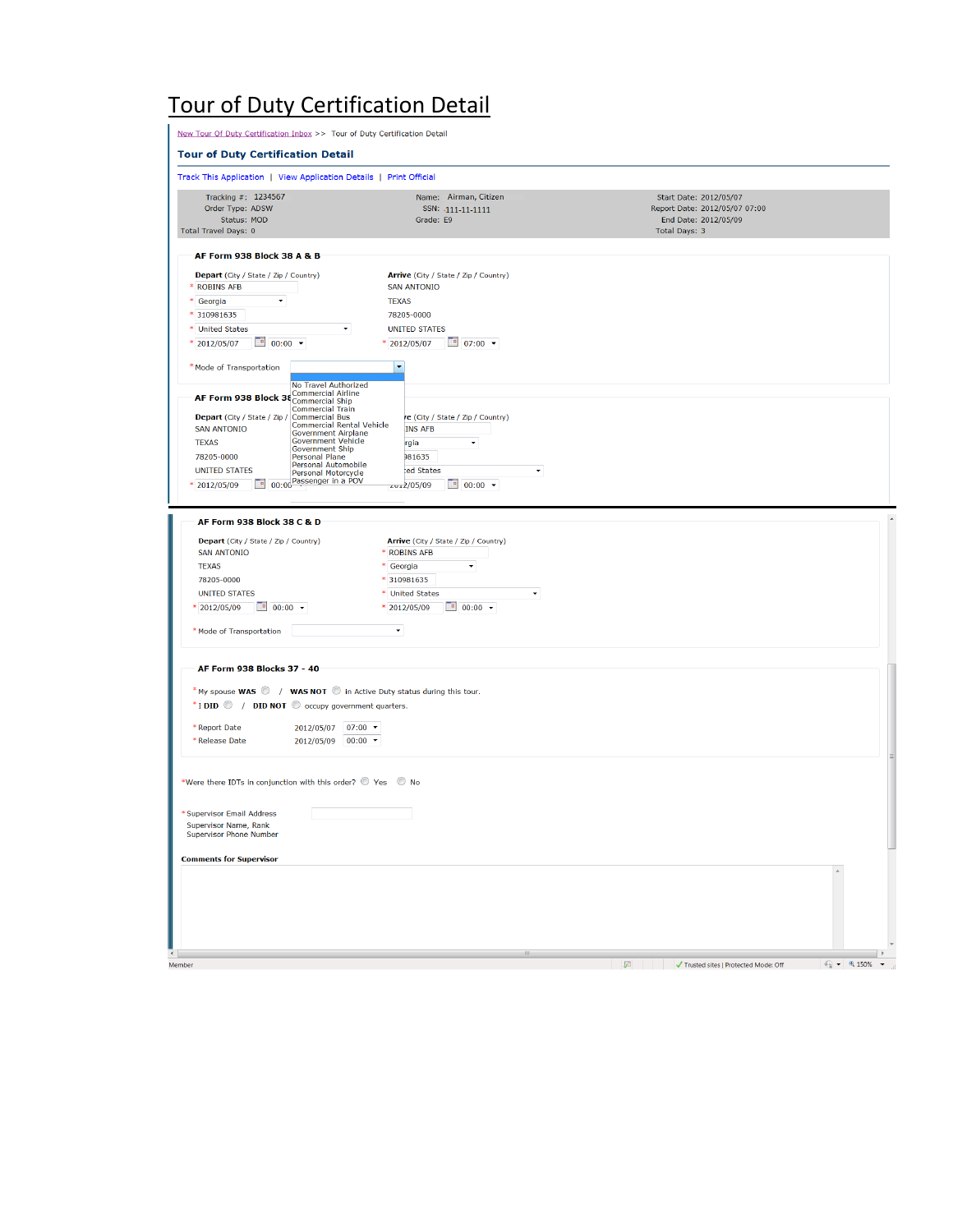**AF Form 938 Block 36 A & B Section**: The member will ensure the DEPART and ARRIVE at the beginning of the tour information is correct for the departure city, state, zip, country, and date/time; if the information needs to be updated with different departure and arrival dates then the member has the opportunity to change this information. Also, the Mode of Transportation needs to be selected from the drop down list.

**AF Form 938 Block 36 C & D**: This section identifies the DEPART and ARRIVE for the ending of the tour. The member will ensure the information to include departure date/time and arrival city, state, zip code, country, and date/time is valid. In addition, the Mode of Transportation will need to be selected from the drop down list.

**AF Form 938 Block 37 – 40**: The member needs to select the appropriate answer for Blocks 37 – 40 include whether spouse was in Active Duty status during this tour, whether the member occupied government quarters and whether the REPORT DATE/RELEASE Date information is correct.

**IDT Section**: The member will identify YES/NO on the IDT in conjunction with this order. Member will need to input the FRONT DATES/BACK DATES if the member had IDT associated with this order.

**Supervisor Section**: The member will need to identify the email address for the individual that can approve the tour certification; this may be the member's immediate supervisor or anyone that can substantiate the tour. An email will be generated and sent to the email address so that individual can electronically approve the tour.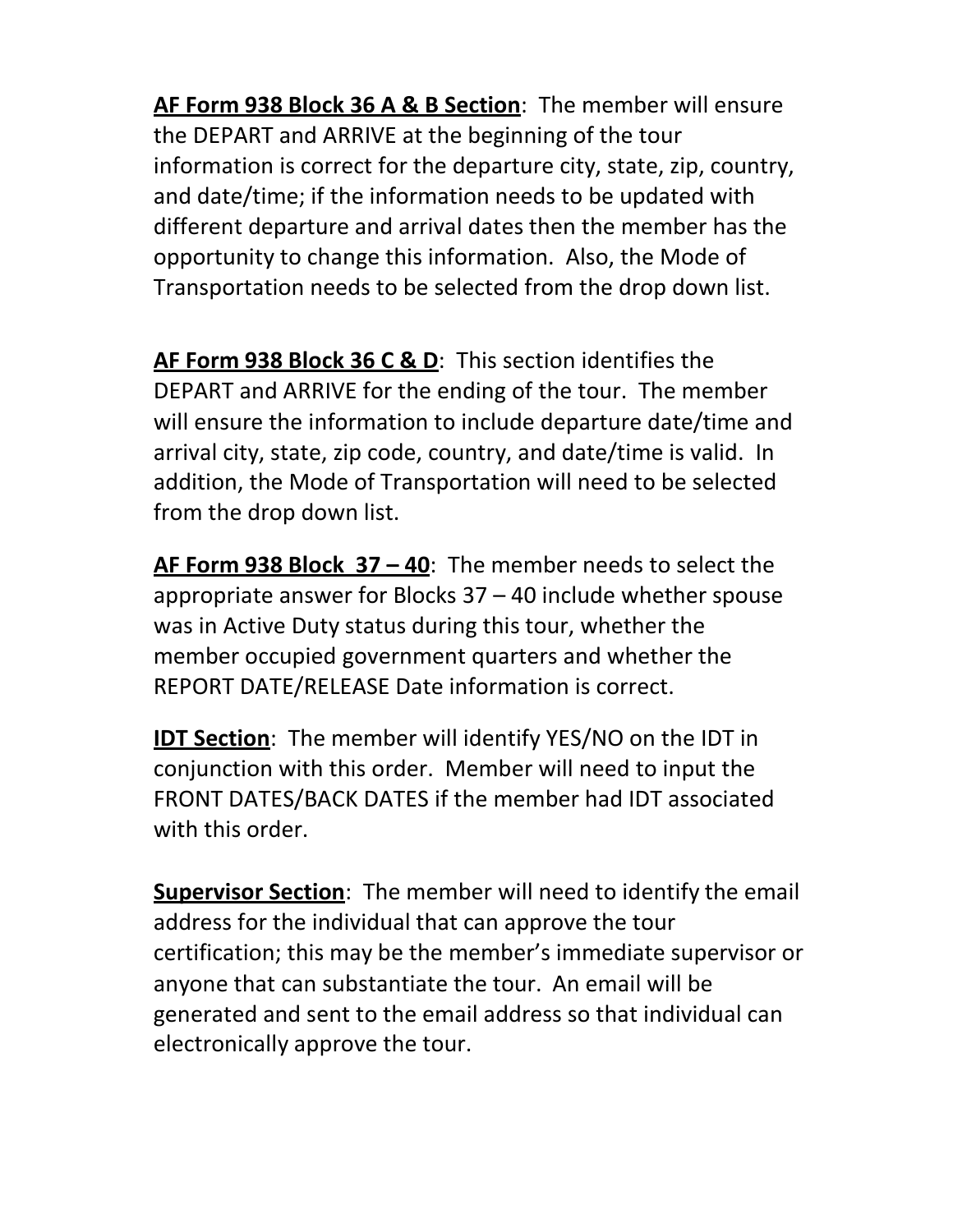**Save & Sign Section:** Once the member has filled out the entire section, the member will need to select "SIGN & SAVE" to electronically sign the document and move it on to the supervisor. Also, the "SAVE & CLOSE" link is available if the member has only filled out a few items and wants to save the information so they can come back later and complete the certification section. After the member selects "Save & Sign", the application will refresh with all the information the member input and asks one more time to select OK to digitally sign the tour of duty certification. Sometimes it takes a few minutes for the OK button to go from grey to black.

| <b>Routed To</b><br><b>Export Details</b><br><b>Routed To</b> | <b>Action Type</b> | <b>Acion Date/Time</b>                                      | <b>Name</b> |                          |        | <b>Comments</b> |  |
|---------------------------------------------------------------|--------------------|-------------------------------------------------------------|-------------|--------------------------|--------|-----------------|--|
|                                                               |                    |                                                             |             |                          |        |                 |  |
|                                                               |                    |                                                             |             |                          |        |                 |  |
|                                                               | <b>Action Type</b> | <b>Action Date/Time</b>                                     | <b>Name</b> | No Information Available |        | <b>Comments</b> |  |
|                                                               |                    |                                                             |             |                          |        |                 |  |
|                                                               |                    |                                                             |             |                          |        |                 |  |
|                                                               |                    |                                                             | Save & Sign | Save & Close             | Cancel |                 |  |
|                                                               |                    |                                                             |             |                          |        |                 |  |
|                                                               |                    |                                                             |             |                          |        |                 |  |
|                                                               |                    |                                                             |             |                          |        |                 |  |
|                                                               |                    |                                                             |             |                          |        |                 |  |
|                                                               |                    |                                                             |             |                          |        |                 |  |
| <b>Comments for Supervisor</b>                                |                    |                                                             |             |                          |        |                 |  |
| Supervisor Name, Rank<br><b>Supervisor Phone Number</b>       |                    |                                                             |             |                          |        |                 |  |
| * Supervisor Email Address                                    |                    | John.Doe@US.AF.MIL                                          |             |                          |        |                 |  |
|                                                               |                    | *Were there IDTs in conjunction with this order? © Yes © No |             |                          |        |                 |  |
|                                                               |                    |                                                             |             |                          |        |                 |  |
|                                                               | 2012/05/09         | $00:00$ $\star$                                             |             |                          |        |                 |  |

Step 4: The Member's Supervisor will receive an email with a link in the body of the email. The Supervisor can copy and paste the link into the internet URL address line or convert the email to HTML format and select the hyperlink.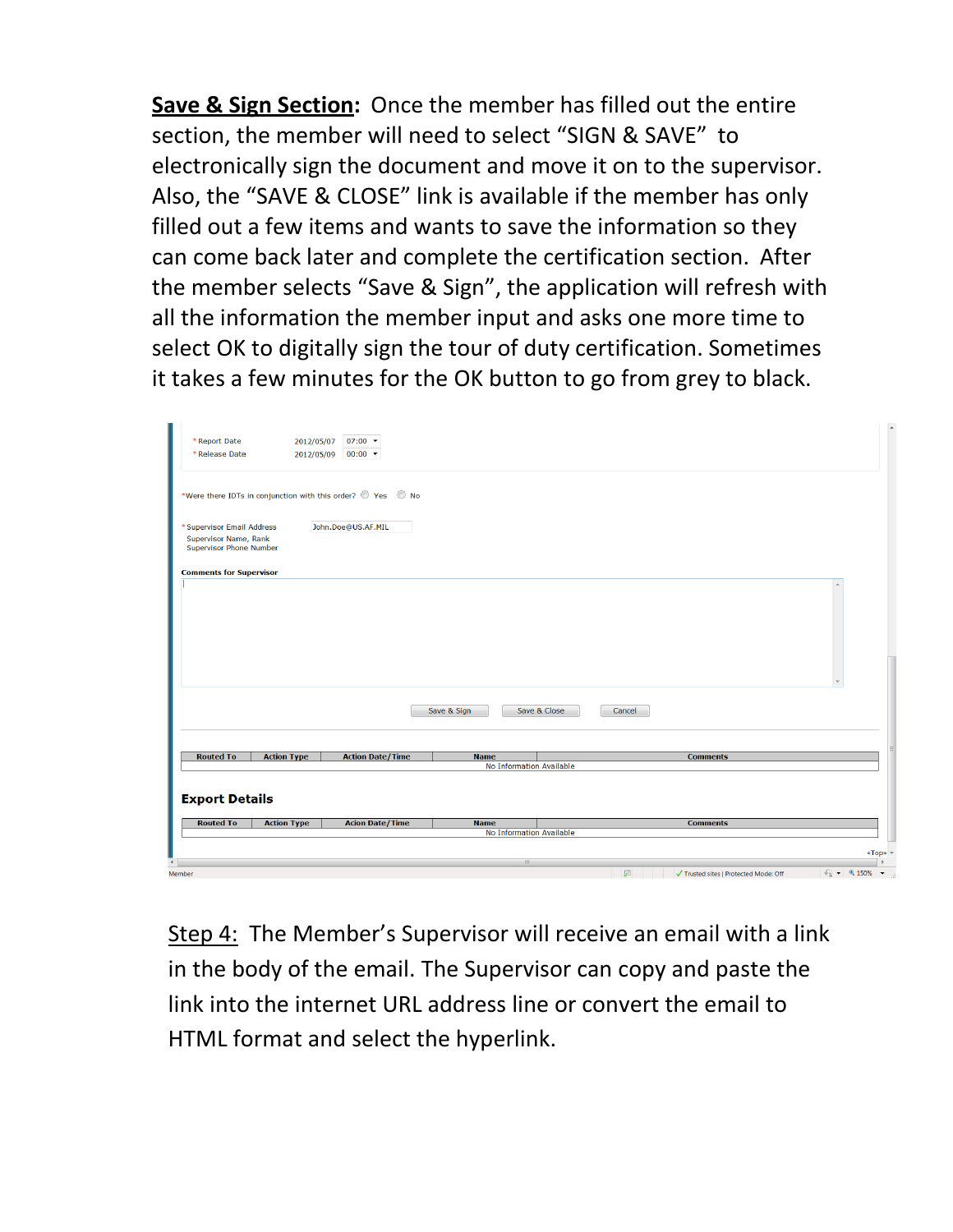Step 5: If the member is an ART or has dual profiles (Civilian and Military) in AROWS-R, the TODC will route to the member's timekeeper for final approval.

### Tour of Duty Inboxes

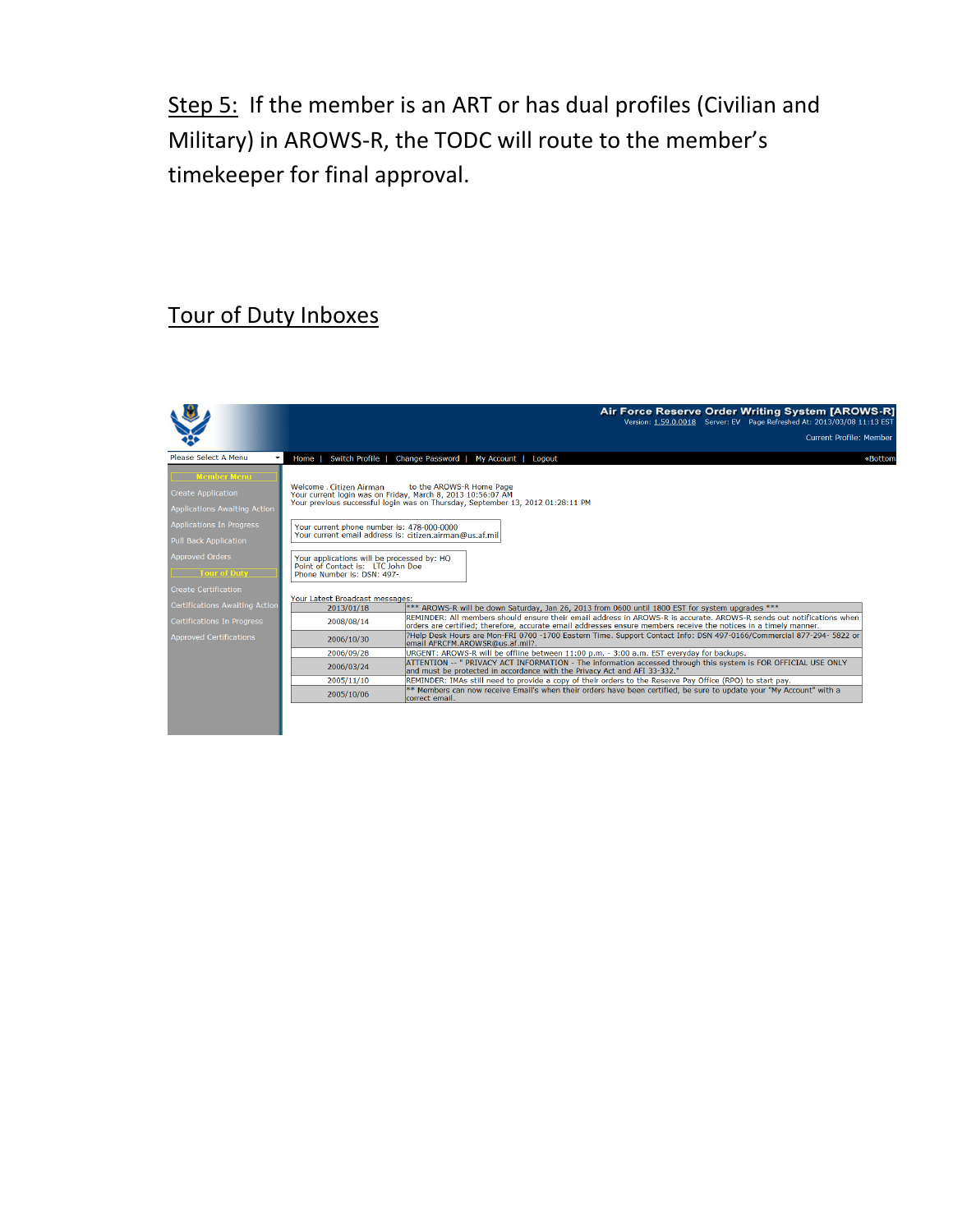| $\blacktriangledown$                                | Home I                 | Switch Profile  <br>Change Password   My Account |                         |                 |                       | Version: 1.59.0.0018 Server: EV Page Refreshed At: 2013/03/08 13:48 EST<br><b>Current Profile: Member</b> |                     |
|-----------------------------------------------------|------------------------|--------------------------------------------------|-------------------------|-----------------|-----------------------|-----------------------------------------------------------------------------------------------------------|---------------------|
| Please Select A Menu                                |                        |                                                  |                         |                 |                       |                                                                                                           |                     |
| <b>Tour Of Duty Certification In Progress Inbox</b> |                        |                                                  | Logout                  |                 |                       |                                                                                                           |                     |
|                                                     |                        |                                                  |                         |                 |                       |                                                                                                           |                     |
|                                                     |                        |                                                  |                         |                 |                       |                                                                                                           |                     |
| Change Search Criteria                              |                        |                                                  |                         |                 |                       | Currently sorted by: Start Date                                                                           |                     |
|                                                     |                        | $\bullet$ $\bullet$                              | $\bullet$ $\bullet$     | $+ +$           | $+ +$                 |                                                                                                           | $\bullet$ $\bullet$ |
| <b>Action</b>                                       |                        | <b>Tracking Number</b>                           | <b>Start Date</b>       | <b>End Date</b> | <b>Order Sub Type</b> | <b>Date Routed</b>                                                                                        |                     |
| Re-send   Pullback   View                           |                        | 1234567                                          | 2012/05/07              | 2012/05/09      | <b>ADSW-ADSW</b>      | 2013/03/08                                                                                                |                     |
|                                                     |                        |                                                  | <b>Total Records: 1</b> |                 |                       |                                                                                                           |                     |
|                                                     |                        |                                                  | <b>Search</b>           |                 |                       |                                                                                                           |                     |
|                                                     | By Tracking Number:    |                                                  |                         |                 |                       |                                                                                                           |                     |
|                                                     | By Duty Dates:         | $\Box$ To                                        | œ                       |                 |                       |                                                                                                           |                     |
|                                                     | By Order Sub Type:     |                                                  | $\blacktriangledown$    |                 |                       |                                                                                                           |                     |
|                                                     | <b>By Date Routed:</b> | $\overline{P}$ To                                | To                      |                 |                       |                                                                                                           |                     |
| Display:                                            |                        | $10$ $\bullet$ per page                          |                         |                 |                       |                                                                                                           |                     |
|                                                     |                        |                                                  | Search                  |                 |                       |                                                                                                           |                     |

#### Certifications in Progress

Member can pullback and send to a different supervisor if the original one selected is not available.

Member can also resend if the supervisor states that he did not receive the email.

Member can view the status of his TODC.

#### Certifications Awaiting Action

If Member saves and closes TODC it will move to his "Certifications Awaiting Action" inbox.

#### Approved Certifications

All approved TODCs will be available in the Approved Certification inbox.